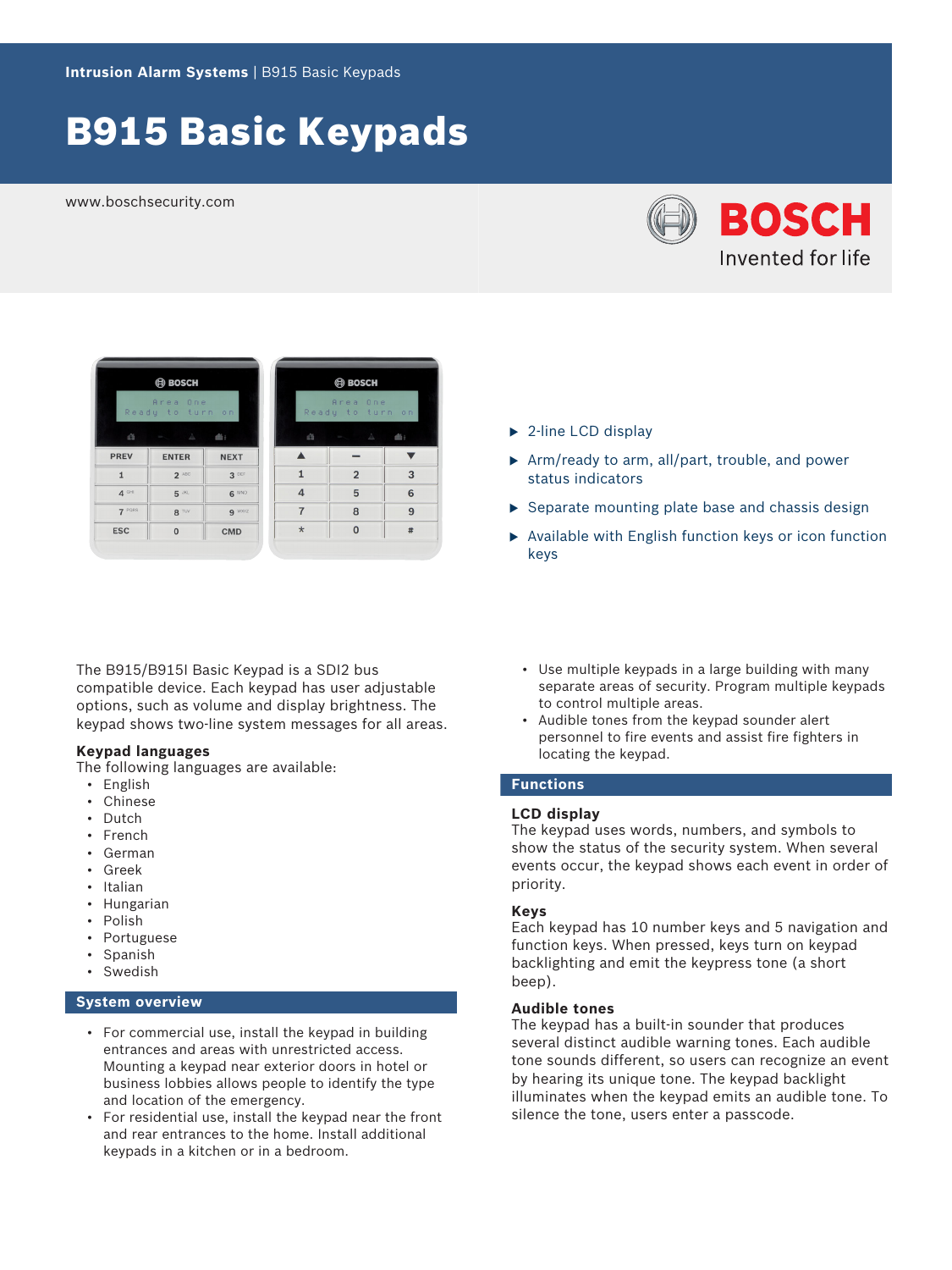# **Status indicators**

The Status indicators on keypads provide a quick visual reference to see how your system is operating.



### Part On status.

- Green. Ready to turn Part On.
- Red. Part On (part armed).



Л

ไ∔้

Power. The blue power plug indicates whether the control panel has AC power.

- On Steady. The AC (mains) power to the control panel is present.
- Flashing. AC (mains) power to the control panel is not present, and the control panel is operating from the battery.
- Off. There is no power to the control panel.

Trouble. The yellow caution lights when a trouble condition exists.

- On Steady. There is a system, device, or point trouble.
- Off. There are no system, device, or point troubles.

All On status.

- Green. Ready to turn All On.
- Red. All On (all armed).

# **Certifications and approvals**

| Region     |                | <b>Regulatory compliance/quality marks</b>                                            |
|------------|----------------|---------------------------------------------------------------------------------------|
| Australia  | <b>RCM</b>     | <b>ACMA</b>                                                                           |
| Europe     | $C_{\text{F}}$ | EMC, RoHS [B915, B920, B930, B430,<br>B208. B308. B9011                               |
| <b>USA</b> | UL             | 20150924-S1871                                                                        |
|            | $\mathsf{U}$   | UL 365 - Police Station Connected Bur-<br>glar Alarm Units                            |
|            | III            | UL 609 - Standard for Local Burglar<br><b>Alarm Units and Systems</b>                 |
|            | UL             | UL 636 - Holdup Alarm Units and Sys-<br>tems                                          |
|            | $\mathbf{U}$   | UL 985 - Household Fire Warning Sys-<br>tem Units                                     |
|            | III            | UL 1023 - Household Burglar Alarm Sys-<br>tem Units                                   |
|            | III            | UL 1076 - Proprietary Burglar Alarm<br><b>Units and Systems</b>                       |
|            | UL             | UL 1610 - Central Station Burglar Alarm<br>Units                                      |
|            | <b>CSFM</b>    | see www.boschsecurity.com (the Bosch<br>website)                                      |
|            | <b>FCC</b>     | Part 15 Class B                                                                       |
| Canada     | <b>ULC</b>     | CAN/ULC S303 - Local Burglar Alarm<br><b>Units and Systems</b>                        |
|            | <b>ULC</b>     | CAN/ULC S304 - Standard for Signal Re-<br>ceiving Center and Premise Burglar<br>Alarm |
|            | ULC            | CAN/ULC S545 - Residential Fire Warn-<br>ing System Control Units                     |

| Region | <b>Regulatory compliance/quality marks</b> |                                                                    |  |
|--------|--------------------------------------------|--------------------------------------------------------------------|--|
|        | ULC                                        | CAN/ULC S559 - Fire Signal Receiving<br><b>Centres and Systems</b> |  |
|        | ULC                                        | ULC-ORD C1023 - Household Burglar<br>Alarm System Units            |  |
|        | ULC                                        | ULC-ORD C1076 - Proprietary Burglar<br>Alarm Units and Systems     |  |
|        | ULC                                        | \$1871-20121210                                                    |  |
|        | IC.                                        | ICES-003 - Information Technology<br>Equipment (ITE)               |  |

# **Installation/configuration notes**

#### **Mounting considerations**

Mount in indoor, dry locations.

#### **Power supply**

A compatible control panel supplies the power and data requirements to the keypad through a four-wire connection.

#### **Enclosure and wiring**

Includes a slim mounting plate for recessed wiring.

### **Compatible control panels**

B9512G/B9512G-E B8512G/B8512G-E B6512 B5512/B5512E firmware v2.03 and higher B4512/B4512E firmware v2.03 and higher B3512/B3512E firmware v2.03 and higher D9412GV4/D7412GV4 v2.03 and higher

#### **Technical specifications**

#### **Wiring**

| 1.02 mm to 0.65 mm (18 AWG to 22<br>AWG)                                  |  |  |  |  |
|---------------------------------------------------------------------------|--|--|--|--|
| <b>Environmental considerations</b>                                       |  |  |  |  |
| 5% to 93% at +32°C (+90°F) non-<br>condensing                             |  |  |  |  |
| 0°C to +50°C (+32°F to +122°F)                                            |  |  |  |  |
|                                                                           |  |  |  |  |
| 139 mm x 118 mm x 23 mm (5.5 in x<br>$4.7$ in $\times$ 1 in)              |  |  |  |  |
| $0.30$ kg $(11.2$ oz)                                                     |  |  |  |  |
| Acrylonitrile butadiene styrene (ABS)<br>Poly(methyl methacrylate) (PMMA) |  |  |  |  |
| 2 line display<br>18 characters per line                                  |  |  |  |  |
| Illuminated keys<br>Status indicators<br>Warning and indicating tones     |  |  |  |  |
|                                                                           |  |  |  |  |